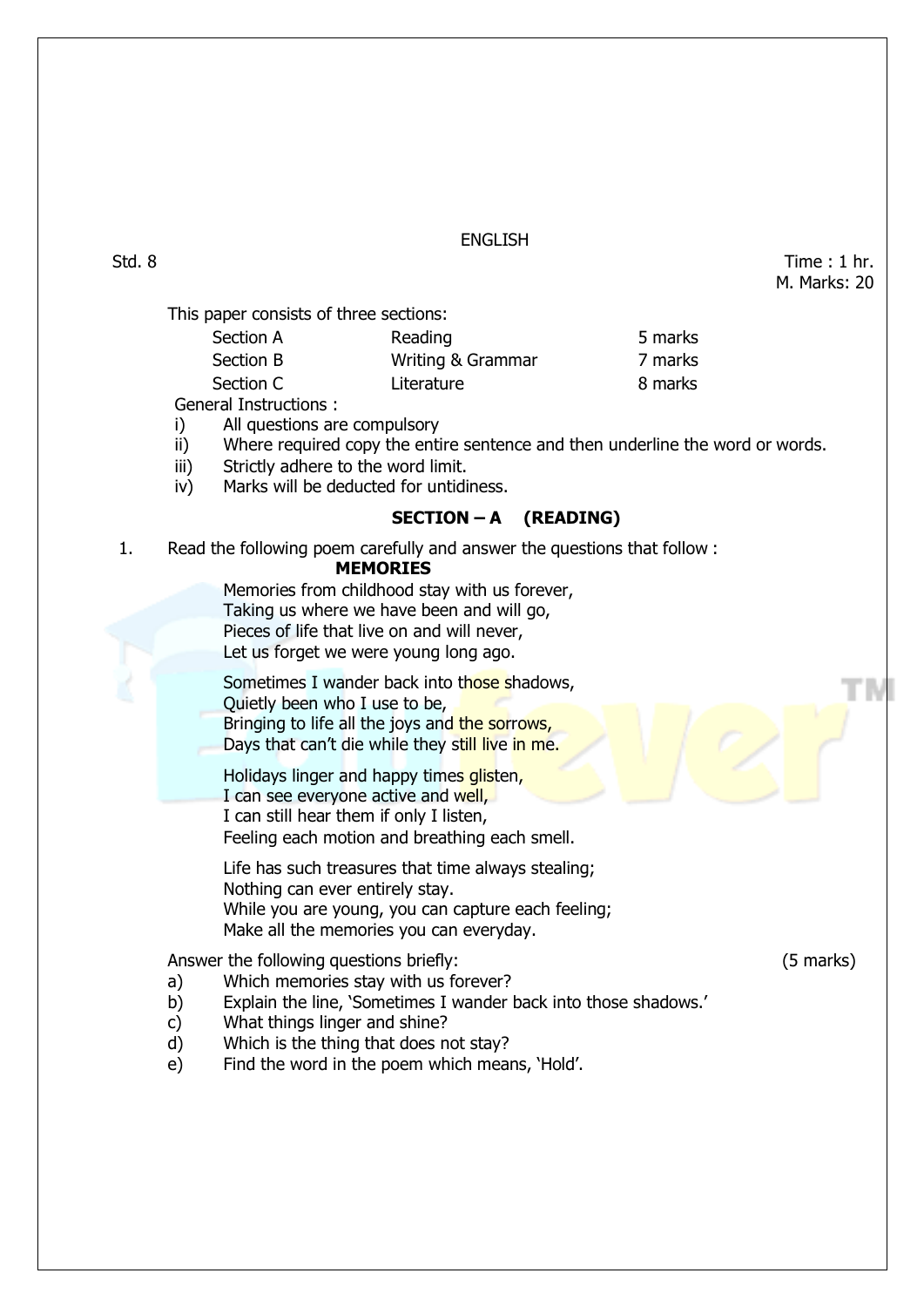### **SECTION – B (WRITING AND GRAMMAR)**

2. You are Ganga, working at 'Royal Furniture'. Write a message to be left for Mrs. Sharma about a telephone call received for her when she was away. Write the message in about 50 words. (3 marks)

- Chitra : Is that 'Royal Furniture'?
- Ganga : Yes, It is.
- Chitra : Could I speak to Mrs. Sharma?
- Ganga : Sorry, she is not here at the moment.
- Chitra : When will she be back?
- Ganga : Not before six in the evening. Can I take a message for her?

Chitra : Yes, please. Could you tell her that she has to deliver the furniture ordered by me for my new house only on the 25<sup>th</sup> of November and not on the 20<sup>th</sup>. Ask her to keep them ready by 9 A.M. on the  $25<sup>th</sup>$  of November. I will be sending a pickup van and so she does not have to arrange for the same.

- Ganga : Sure, I will inform her.
- Chitra : Thank you.
- 3. The following passage has not been edited. Write the incorrect word and the correction against the correct blank number in your answer sheet. (2 marks)

| About a year 1900, a small,<br>dark haired boy name Charles Chaplin | a) |
|---------------------------------------------------------------------|----|
| was often seen waiting outside                                      |    |
| the back entrance of London                                         |    |
| theatres. He looks thin and                                         |    |
| hungry but his blue eyes were determined.                           |    |
|                                                                     |    |

- 4. Rearrange the following words and phrases to form meaningful sentences: (2 marks)
	- a) Not only / in developing / but also / sports help / a child's body / his mind
	- b) they / muscles / bones / their / strengthen / tone up / and / their